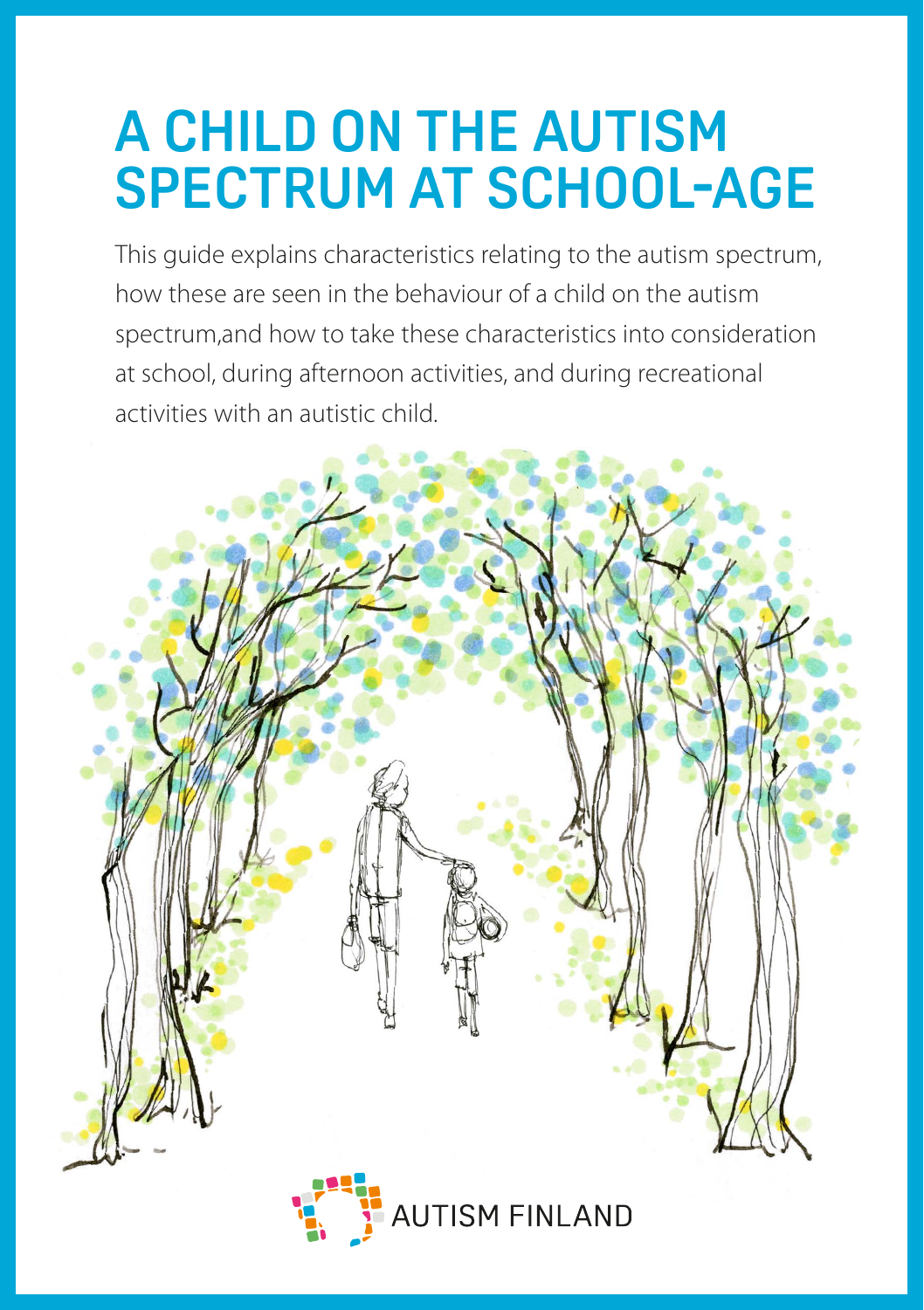

# **A B OUT THE AUTISM SPECTRUM**

Autism spectrum disorder is a neurodevelopmental disorder that affects how a child communicates and interacts with other peo. ple, and how the child senses and experiences the world around them. It is a lifelong condition that is caused by different develop. ment in the central nervous system.

Autism spectrum disorder manifests in a highly individual way, and the disabilities it causes also vary greatly from person to per. son. It can be said that once you've met one person on the autism spectrum, you've only met one person on the autism spectrum.

Around 1-1,2 % of the global population is on the autism spectrum. Autism spectrum disorder is more common in boys than girls. In earlier decades in particular, the gender ratio for autism diagnoses reached 15:1. This mostly applied to Asperger syndrome, because the diagnostic criteria were developed to describe the character.istics of autism in boys. Girls and women exhibit the syndrome in a slightly different way from boys and men. Because of this, many girls on the autistic spectrum were left undiagnosed. The situation concerning the diagnosis of girls and women has nevertheless begun to improve, and nowadays girls on the autism spectrum are better recognised. The current ratio of boys to girls on the autistic spectrum is closer to 3:1.

A change to how autism spectrum disorders are diagnosed is under way. The ICD-11 classification will be taken into use and replace the ICD-10 classification. The change will mean that separate diagnoses (autism, Asperger syndrome, atypical autism, childhood disintegrative disorder) listed under pervasive devel.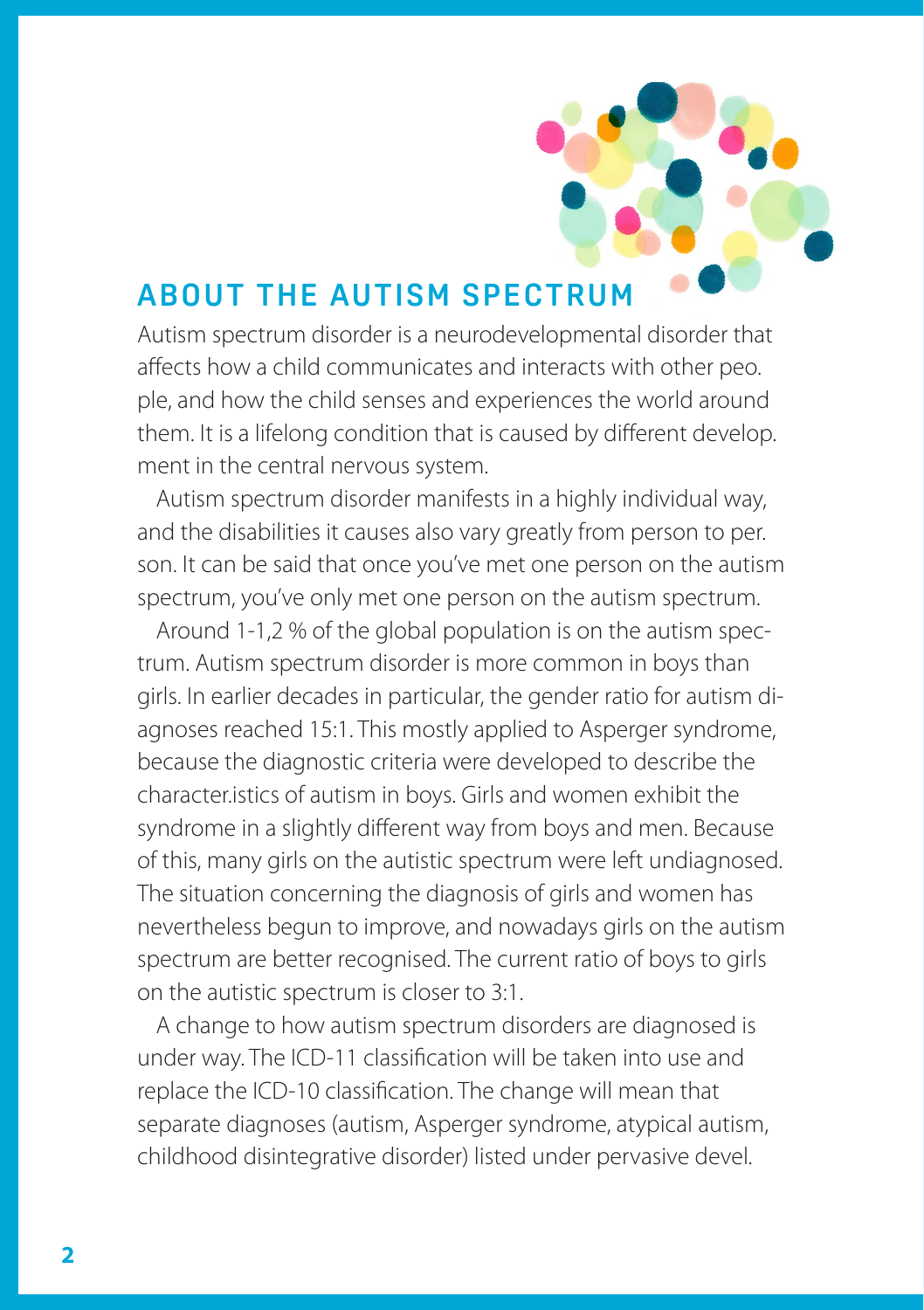opmental disorders in the current international classification of diseases will be removed and replaced with a single umbrella diagnosis of "autism spectrum disorder". This will mean that peo. ple on the autism spectrum will receive a common diagnosis of autism spectrum disorder, which is then further specified using additional attributes to describe functional ability.

# **WHAT CAUSES AUTISM SPECTRUM DISORDER?**

There are genetic and physiological factors behind autism spec. trum disorders. Autism spectrum disorder is a multifactorial inheritance condition, but events which take place during foetal development also have an effect. Autism spectrum disorder is not caused by dysfunctional parenthood, bad upbringing or other such factors. Autism spectrum disorder is a permanent condition.

There are some visible and recognisable characteristics in the behaviour of all autism spectrum people. The following will be examined below with regard to children on the autism spectrum:

# Social interaction

A child on the autism spectrum finds it difficult to understand ot.hers' emotions and to express his or her own feelings. This means he or she can find it hard to create and maintain friendships. He or she may also have difficulty maintaining eye contact. He or she may react differently with expressions and gestures.

# Social communication

A child on the autism spectrum experiences various levels of difficulty understanding and producing spoken language and non-verbal expression. For example, she or he may have difficulty deducing how another person feels based on tone of voice, and may interpret language very literally.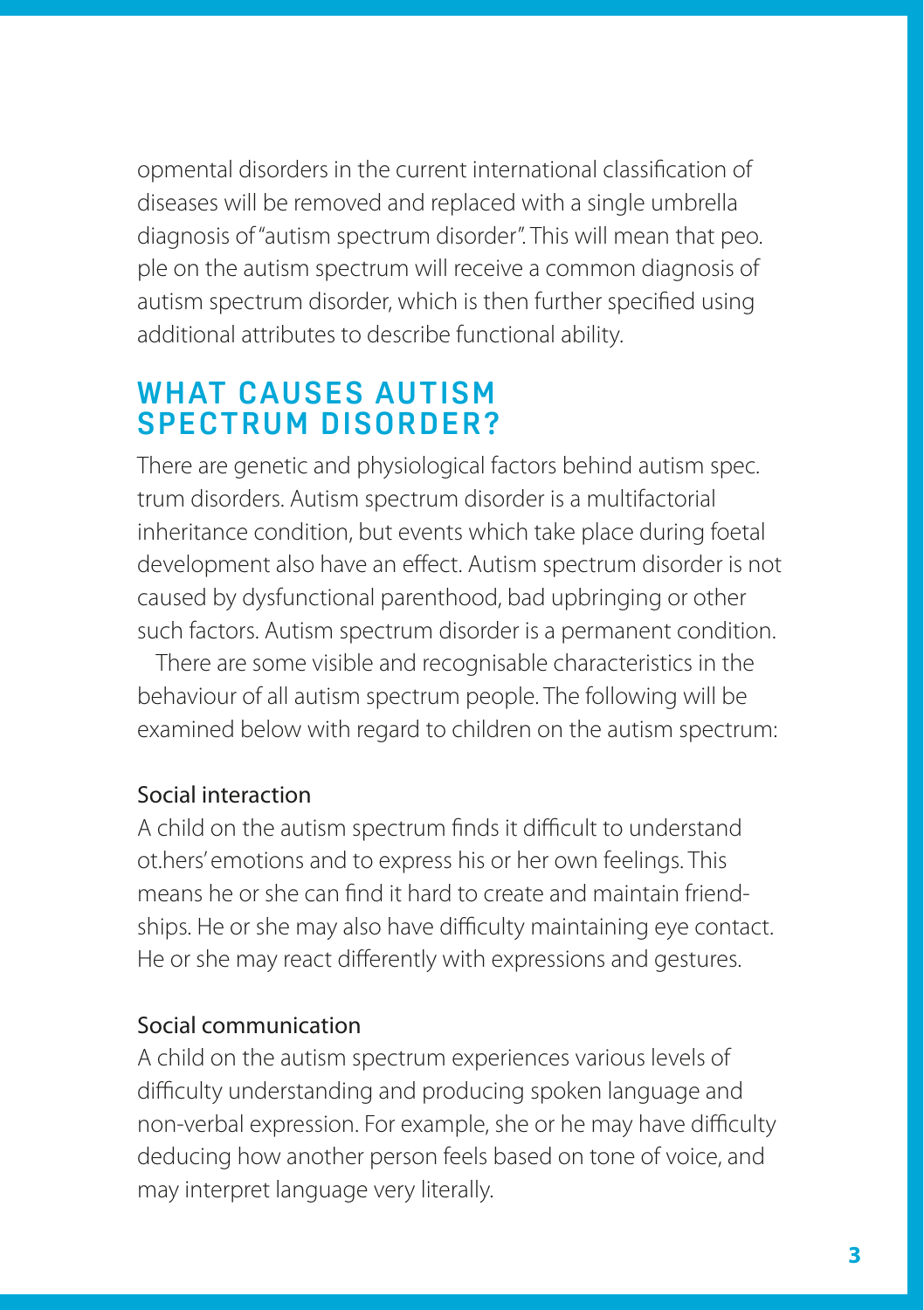#### Social imagination

A child on the autism spectrum has difficulty in perceiving different situations outside his or her own range of experience. He or she may find it difficult to see things from another person's perspective and empathise with others.

She or he may also have special characteristics relating to sen. sory integration, problems with executive function and various repetitive behaviours and specific interests.

#### **SENSORY SENSITIVITY**

The sensory information received and interpreted by a child on the autism spectrum is individual and atypical. The child may be over- or under-sensitive to different stimuli, such as sound, touch, various smells and tastes, light, colours, temperatures, and pain. For example, background noise which would rarely bother others may sound rather loud and disturbing to a person on the autism spectrum. This can cause anxiety and even be perceived as phy. sical pain. Visual and auditory sensitivity are the easiest to notice. Over- and under-sensitivity can occur in the same sensory area and can vary greatly over the course of an individual's life, someti. mes even daily.

A child on the autism spectrum can easily become sensorily overwhelmed. This is known as sensory overload and it can be caused by noises, lights, smells, and crowds. In situations when the child experiences sensory overload, he or she may aim to reduce the impact by closing off some of his or her senses, withdrawing to a quiet place, or calming himself or herself down in an individual way such as by jumping, flapping their hands, flicking things or rocking (these are known as "stimming"). All of these are ways in which a child on the autism spectrum aims to regulate sensory load, and he or she should not be prevented from doing so unless absolutely necessary.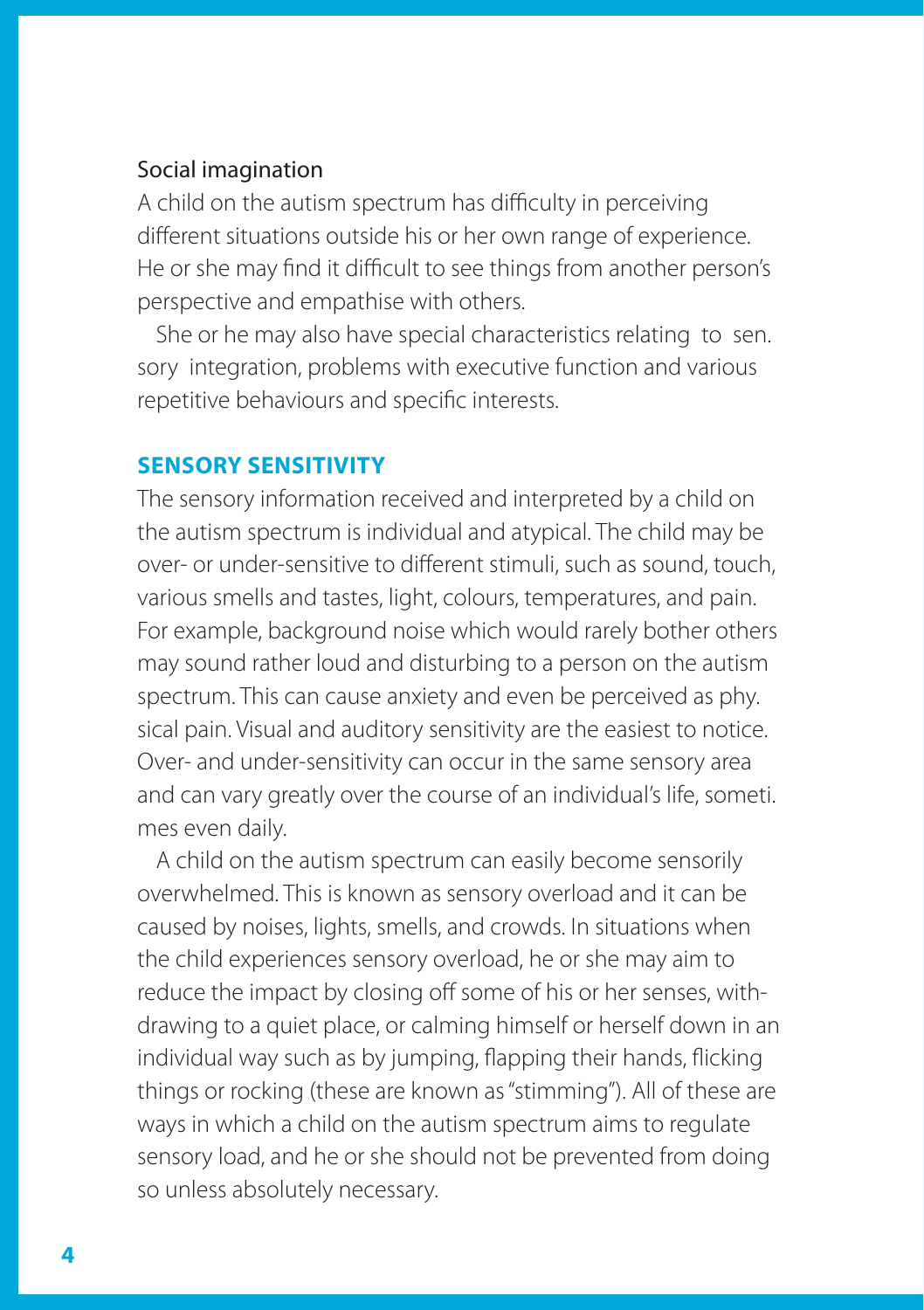# Special characteristics relating to sensory processing (examples):

| <b>TO SENSORY</b><br>PROCESSING                                   | OVER-SENSITIVITY                                                                                                                                                                                                                                      | UNDER-SENSITIVITY                                                                                                                                                                                                           |
|-------------------------------------------------------------------|-------------------------------------------------------------------------------------------------------------------------------------------------------------------------------------------------------------------------------------------------------|-----------------------------------------------------------------------------------------------------------------------------------------------------------------------------------------------------------------------------|
| <b>SIGHT</b>                                                      | Avoids bright, fashing lights;<br>Too many colours and clutter<br>can induce anxiety; objects<br>which move towards the child<br>or other objects may cause<br>fear                                                                                   | Seeks out strong visual<br>sensory stimulation                                                                                                                                                                              |
| <b>SOUND</b>                                                      | Finds certain frequencies un-<br>pleasant: drill, noises made by<br>machines and lights, people's<br>voices (hissing, buzzing, rus-<br>tling); Sudden and loud noises<br>(dogs barking, children crying,<br>clapping); sound from multiple<br>sources | May only hear in one ear;<br>may be partially or wholly<br>deaf in the other. May not<br>acknowledge certain<br>sounds; Enjoys noisy places<br>and crowds; Likes slamming<br>doors or the noise caused by<br>doors breaking |
| <b>TASTE</b>                                                      | Avoids strong favours, spicy fa-<br>vours, unfamiliar favours. Note:<br>The structure, colour and smell<br>of food are also important                                                                                                                 | Seeks out strong sensory<br>stimuli (chili, spicy foods)                                                                                                                                                                    |
| <b>SMELL</b>                                                      | Avoids strong smells and<br>fragrances in the environment<br>(people, food, animals, nature)                                                                                                                                                          | Prefers strong smells<br>(including unpleasant<br>smells)                                                                                                                                                                   |
| TOUCH<br>(light touch<br>and deep touch)                          | Touching, clothing seams,<br>materials, zips, labels, socks, hair<br>care, showers all feel unpleas-<br>ant. Sensitivity to pain                                                                                                                      | Etenkin syvätuntoon<br>liittyvien aistimusten haku;<br>Vaikeus tunnistaa<br>esimerkiksi kipua                                                                                                                               |
| <b>BALANCE</b><br><b>AND BODY</b><br><b>AWARE-</b><br><b>NESS</b> | Motor clumsiness; Avoids high<br>places, uneven terrain; fear of<br>escalators and lifts                                                                                                                                                              | Seeks out movement, e.g.<br>rocks constantly, sways                                                                                                                                                                         |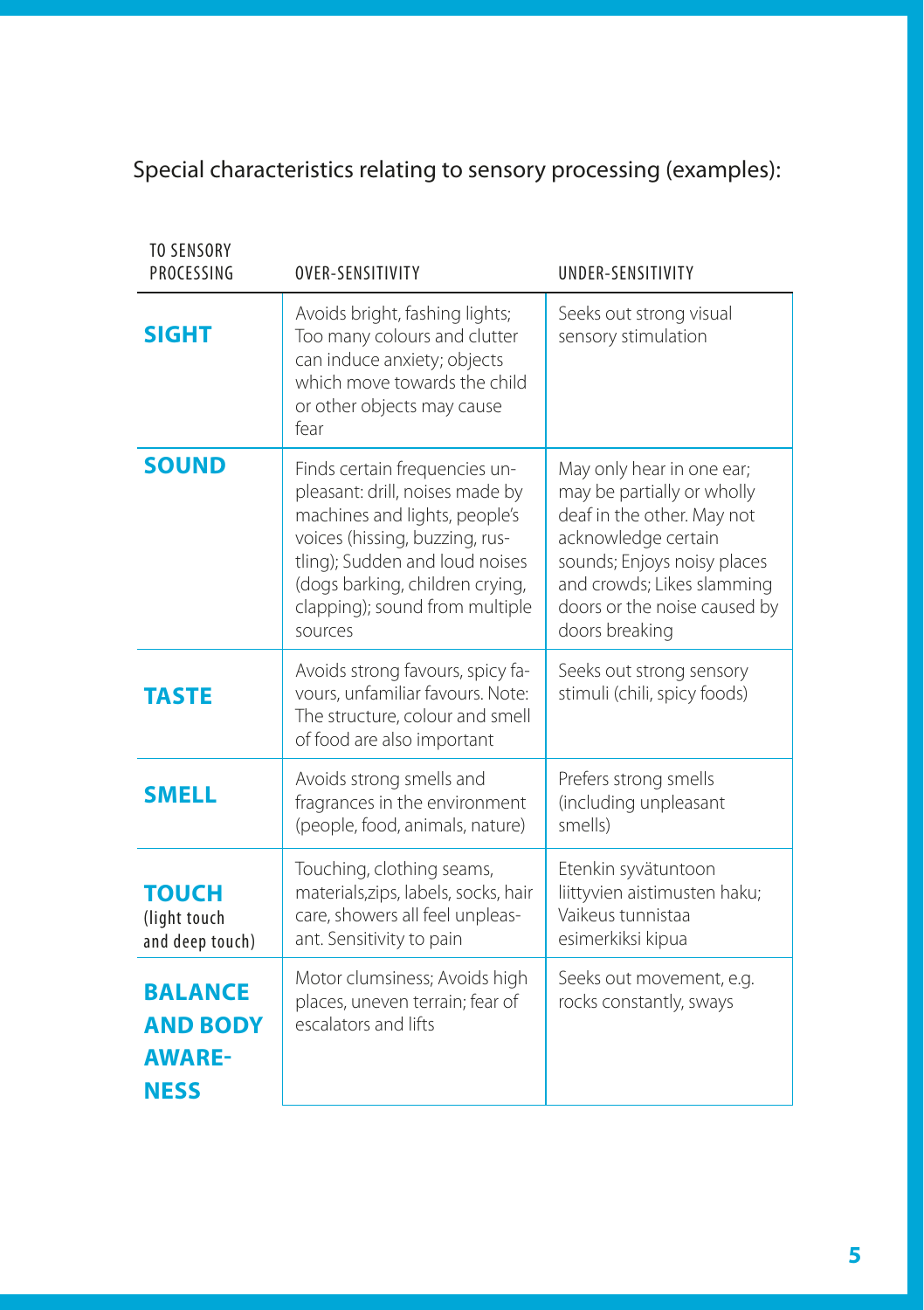#### Communication

A child on the autism spectrum may have varying levels of difficulty with understanding and using language and with interpreting expressions and gestures. He or she may understand spoken or written language very literally. He or she may use un- .usual gestures or expressions and have difficulty processing and remembering what was discussed. Some children on the autism spectrum have very limited speech or may not speak at all. They require augmentative and alternative communication methods to aid them with communication. It is important to find a way for the child to communicate so that he or she can express himself or herself and be understood in his or her environment.

#### Executive function

A child on the autism spectrum may have difficulties with execu. tive function. He or she may for example have difficulty perceiving how much time a task will take, and in which order things should be done to achieve the best result. It may be important to him or her to do things in a certain way and in a familiar order. Even a small change in routine can prevent or complicate progress. From the outside, the behaviour may seem selfish, self-initiated or indifferent, but actually it may be a sign of challenges relating to executive function. The child may also find it difficult to remem. ber orders or suggestions that he or she has been given, particu. larly if too many are given or too quickly.

Executive function difficulties apply to many areas of daily life: dressing, hygiene, performing various tasks, etc. Usually executive function can be improved by planning ahead and structuring ac. tivities. A child on the autism spectrum perceives things different. ly and benefits from knowing what is going to happen - when it is going to happen - where it is going to happen - with whom it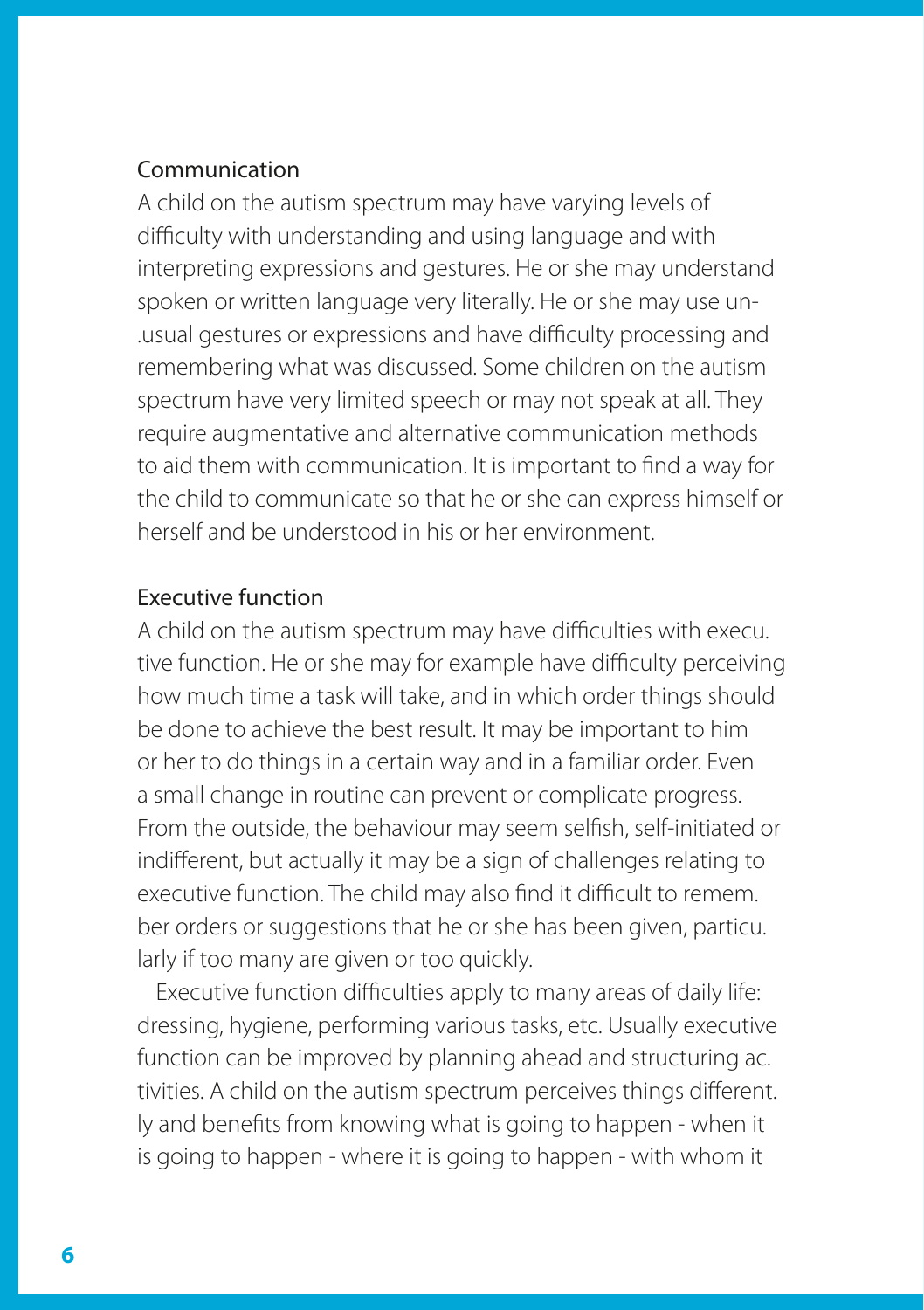is going to happen - how long it will last and what will hap.pen afterwards. To support executive function, both illustrated and written instructions can be created to support task progress, environmental perception and dealing with change.

#### Sensitivity to stress

The ways in which people become stressed and react to stress are highly personal. Some people seem to remain calm even in difficult situations, while others stress over even the smallest things. Different life events and external stimuli can raise stress levels to varying degrees depending on the situation. If a person's stress level is already raised for one reason or another, the impact of another stress factor can be more significant than usual. Factors which raise stress levels can differ greatly from short, situational things or events, such as sensory stimuli, or longer-term things such as changes in our living environment. It is possible to pre. pare for many factors which raise stress levels through forward planning.

An autistic child's nervous system can easily become overload. ed and his or her stress levels can rise as a result. This overload may be caused by e.g. a noisy environment, change and unclear situations, and social interaction. For people on the autism spec. trum, there is usually a much finer line between a normal stress level and chaos than in people who do not have a neuropsychi. atric diagnosis. Note that positive events and situations in life also raise stress levels, such as a long-awaited trip to a child's favourite place, or a birthday. Challenging behaviour is always related to elevated stress levels, so reducing stress also reduces challenging behaviour.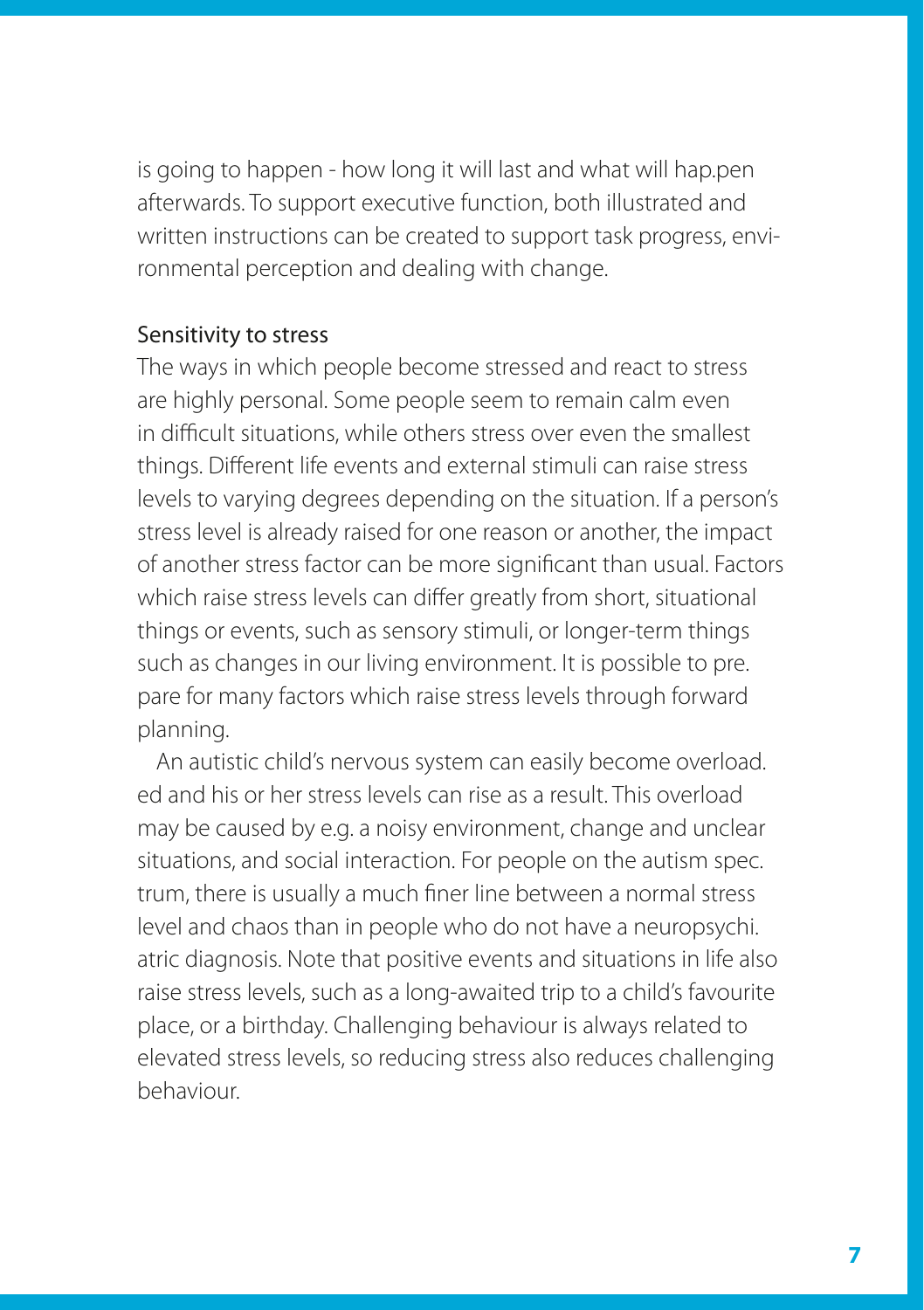

# **SUPPORTING INTERACTION**

A child on the autism spectrum often finds it challenging to inter. act with others and requires help with these special challenges. Reciprocity for example, can prove challenging in interaction. A child on the autism spectrum will not necessarily start a conver. sation or feel the need for discussion, greetings, or to share his or her experiences. Some are also clearly less interested in personal relationships. However, this doesn't mean that a child on the autism spectrum does not want to interact. Interaction is compli. cated by facial blindness, which is rather common and makes it difficult to recognise people, and by difficulty interpreting other people's expressions, gestures and feelings.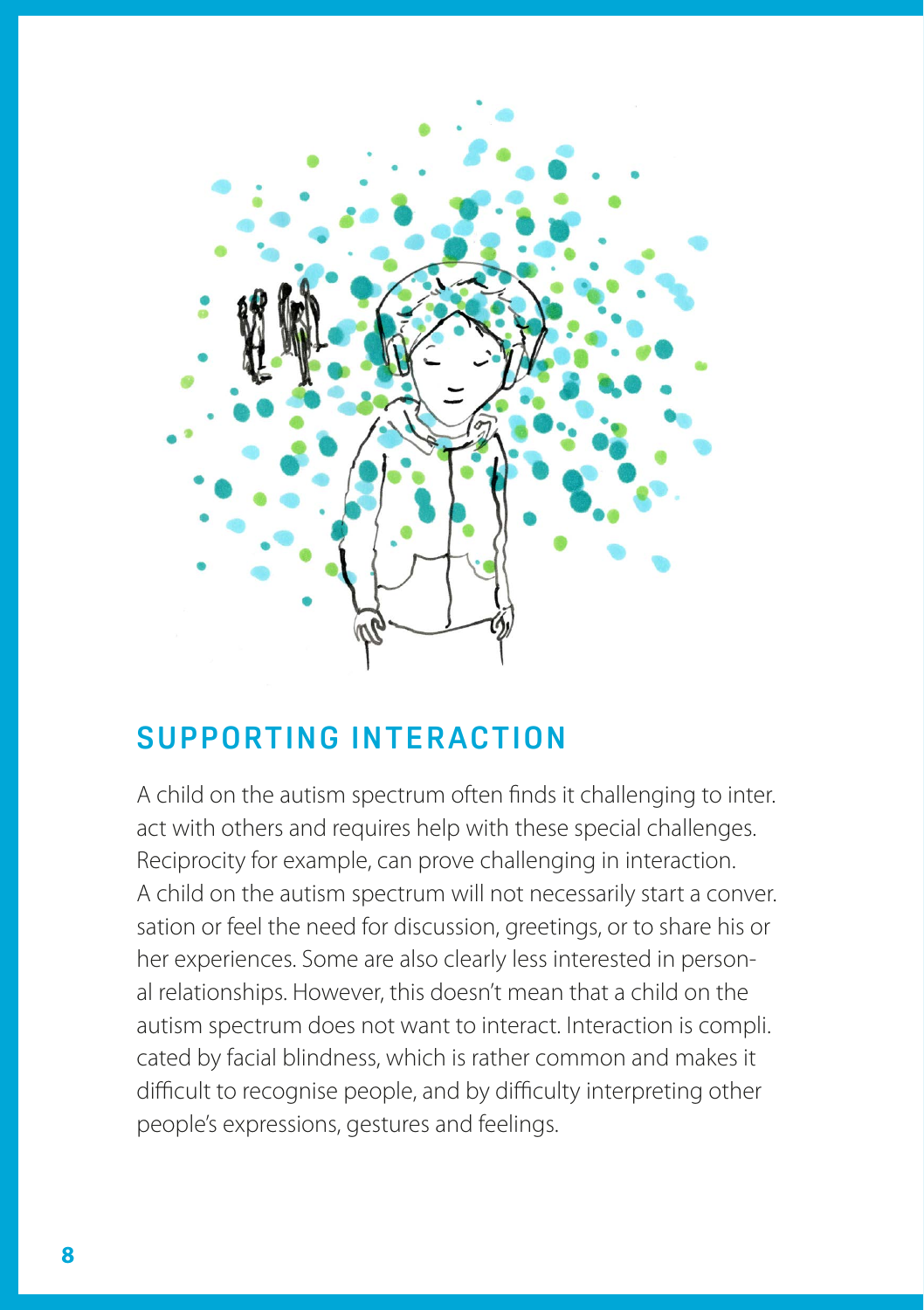# **ABOUT THE AUTISM SPECTRUM**

#### A school-age child on the autism spectrum may have

- difficulties learning social skills
- few friends
- difficulties making eye contact
- an uneven skills profile she or he may be very good at some things, but don't seem to manage with others
- specific areas of interest, which may be rather unusual
- a tendency to interpret what is said literally
- problems with attention
- challenging behaviour
- routines that he or she becomes stuck in
- Clumsiness
- differences in sensory processing.

### The child may find it difficult to

- interpret body language and other non-verbal communication
- empathise with other children
- perceive things as a whole
- stay on task
- think flexibly
- take care of his or her belongings
- refrain from interrupting others
- tolerate change, failure, or criticism
- be with others during break time.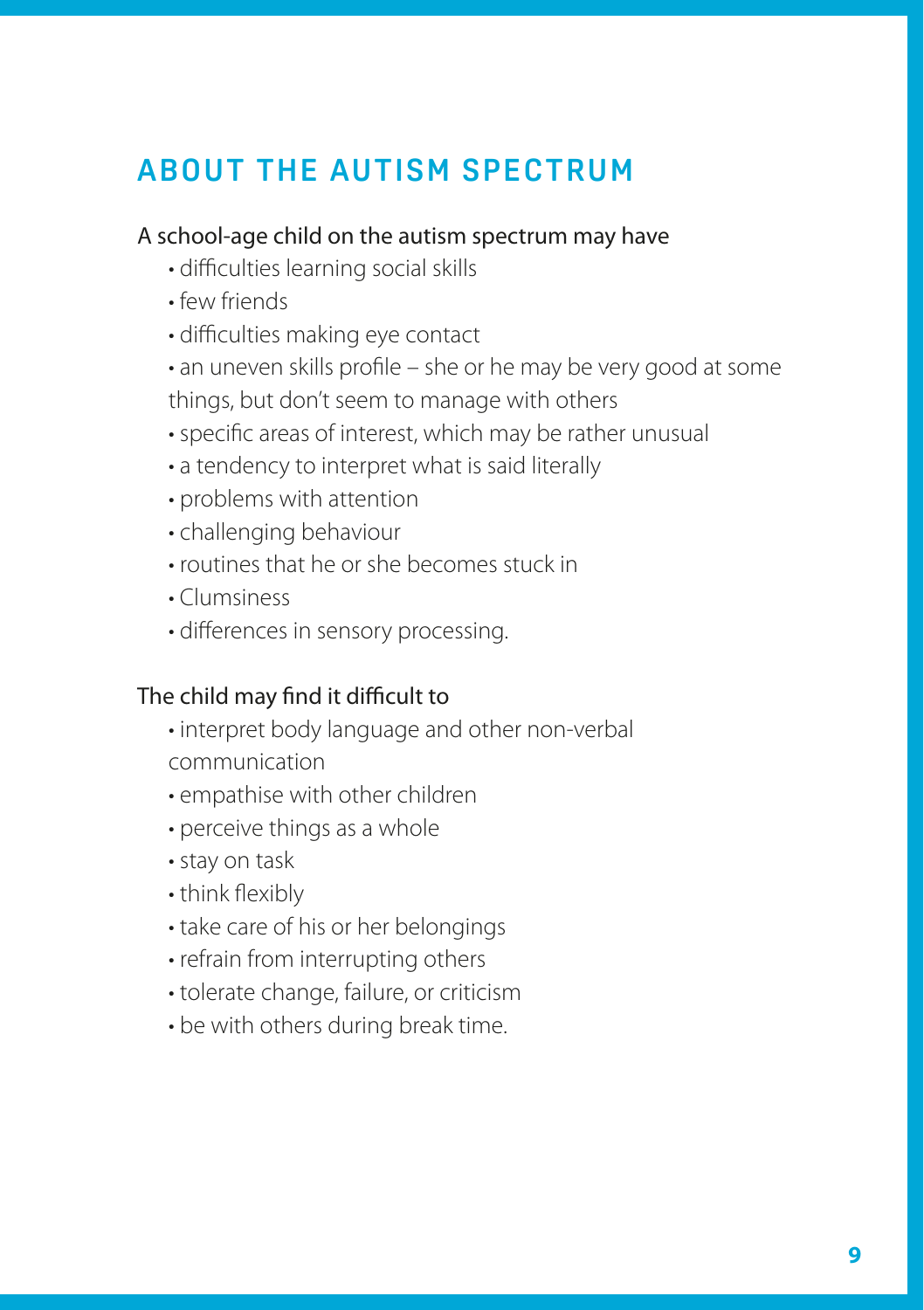

# A child on the autism spectrum also has resources and strengths::

- a good memory
- the ability to immerse himself or herself in his or her own interests
- characterful expression and view of the environment
- honesty
- fairness
- follow rules
- diferences in sensory processing, sensitivity
- the ability to visualise
- logic
- creativity
- special areas of talent
- conscientiousness
- plenty of ideas
- the ability to immerse himself or herself in things
- an interest in facts
- attention to detail
- a characterful sense of humour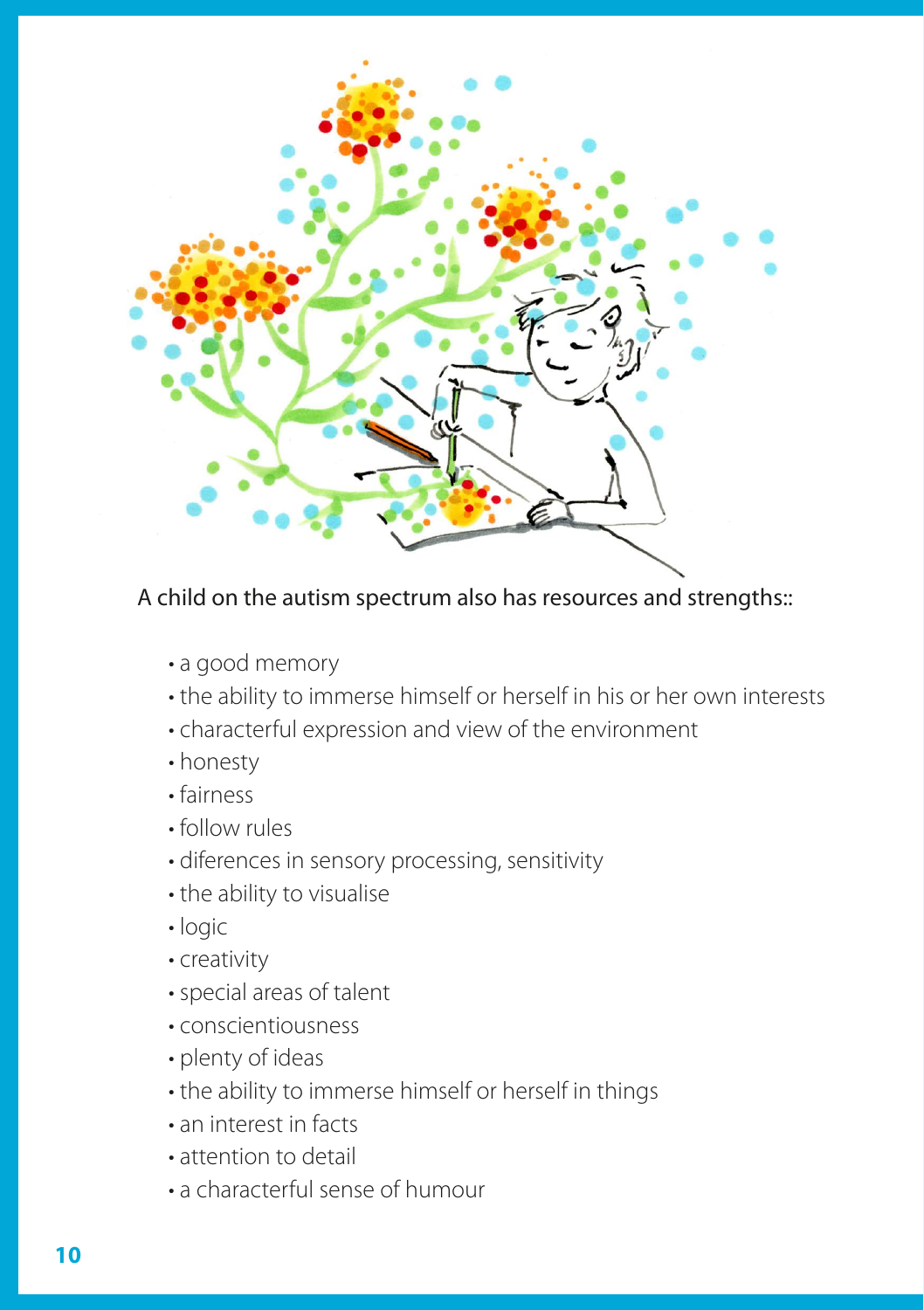- the ability to perceive computer logic
- the ability to work thoroughly with attention to detail

### Challenging behaviour

A child on the autism spectrum may sometimes exhibit challeng. ing behaviour. Behaviour is called challenging when it produces clear physical, emotional, financial or social harm to the person himself or herself or to the environment. There is always a reason for challenging behaviour. Challenging behaviour often relates to special sensory processing characteristics, executive function challenges, difficulties with interaction and communication, and overload caused by social situations. Various changes in the environment, such as new people, or sudden changes midway through the school day may greatly affect someone on the au.tism spectrum. This will cause the child's stress levels to rise. If the situation goes unnoticed, there is a risk of reaching the socalled chaos threshold, and challenging behaviour ensues.

The most effective thing to do to reduce challenging behaviour is to prevent stressful situations in advance. It is equally impor. tant to consider the causes of the situation in which challenging behaviour occurred and the events which led to the situation, so that the child can learn a different way to behave. The best way to prevent challenging behaviour is to consider the autistic child's needs regarding sensory processing, executive function, com. munication and interaction, and to adapt the environment and activities to make them more autism-friendly.

#### **REMEMBER**

A child on the autism spectrum sees the world in a different way, so she or he also learns things in a different way. As such, we need a different way to teach and guide. Learning often takes place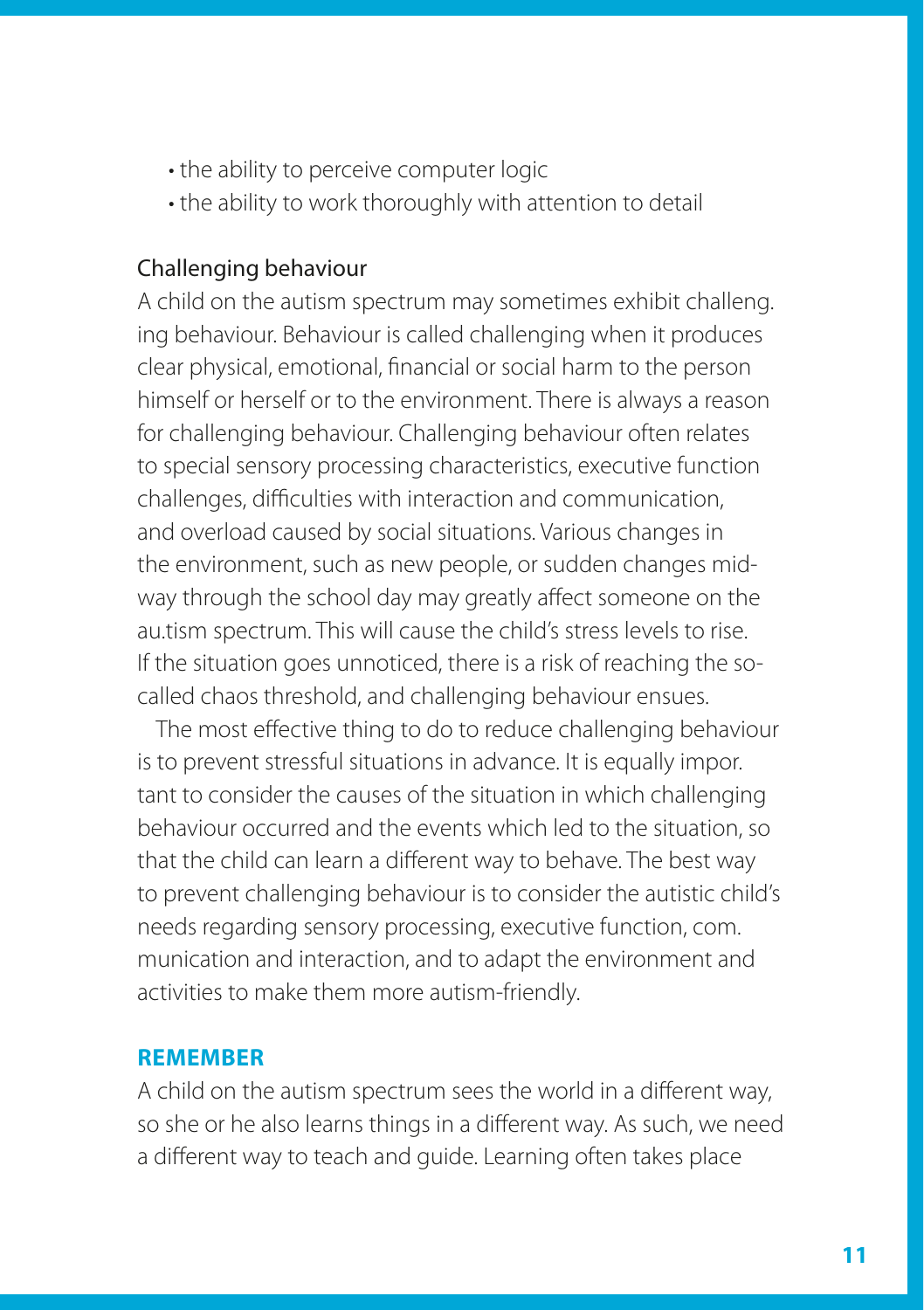visually. It is worth noting an individual's learning style and to use the most multichannel teaching and guidance methods possible.

The talents of a child on the autism spectrum may be uneven. ly distributed. He or she may be very skilled at some things but find other things difficult. This skill is often due to the child being extremely interested in the topic. Remember that a child on the autism spectrum may require more repetition and practice than usual to learn things. Forcing him or her will not help; instead, the right kind of rewarding can promote learning.

## **HOW TO SUPPORT A CHILD ON THE AUTISM SPECTRUM**

#### Plan ahead

• Help the child to plan their use of time, e.g. for completing tasks.

- Make agreements with him or her.
- Anticipate cause and effect in situations.
- Anticipate social situations, especially if they are unfamiliar.
- Motivate the child with rewards, such as stickers.
- Give instructions one at a time. If necessary, use pictures or written instructions to help.
- Choose a regular spot for the child in the classroom, school cafeteria, etc.
- Anticipate changes!

#### Structure

- Answer the questions: what are we doing? Where are we doing it? When are we doing it? With whom are we doing it? How long will it take? What will happen afterwards?
- Give instructions one at a time and provide enough time for the child to follow them.
- Make individual timetables for days and tasks.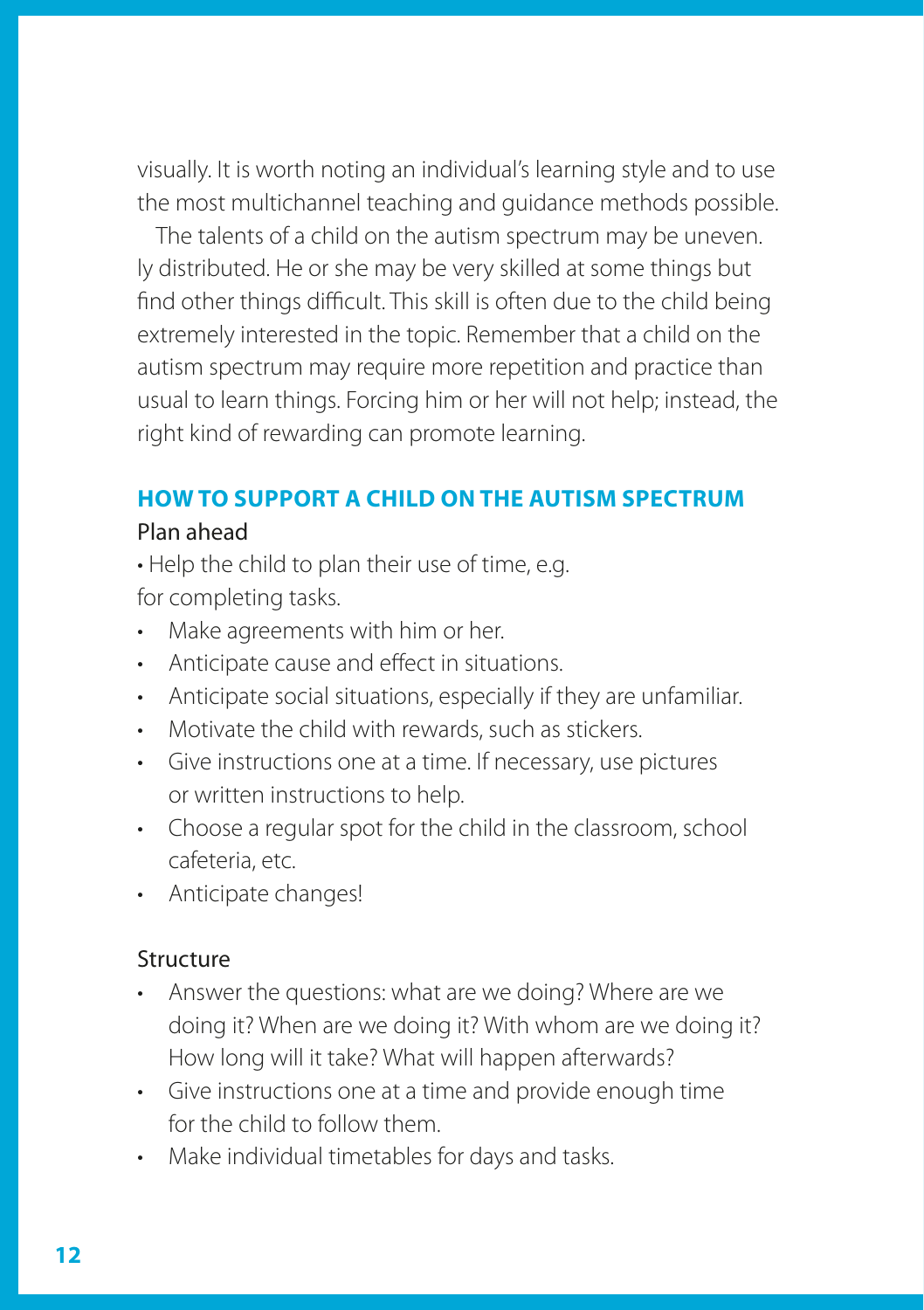- Make sure that the school day and tasks follow a clear structure.
- Structure tasks together with the autistic child.
- Encourage and remind.
- Take advantage of the child's interests.
- Organise time and tasks by using calendars, clocks (hourglasses, egg timers), mobile phones, timetables, etc.
- Practice working memory.
- Split tasks into smaller parts.
- Make written and illustrated instructions.
- If necessary, define the child's work space using e.g. a curtain or space divider.

# Visualise

- Illustrate your speech with objects, images, and texts.
- Use colours and pictures to depict spaces and activities.
- Use e.g. pictures and social stories to illustrate rules.
- Use pictures or written instructions to guide the child.

# Consider sensory sensitivities

- Adapt the environment so that it is sensory-friendly.
- Allow ear plugs, space dividers, sunglasses, smartphones, etc.
- Pay attention to the sounds, materials, temperature, lights, smells, colours, etc. in the environment.
- Pay attention to your own voice.
- Learn to relax.
- Make it possible for the autistic child to take breaks and rebalance their senses in a quiet space.

# Support social skills

- Use direct, concrete language.
- Use social stories, comic strips, films, drama, etc.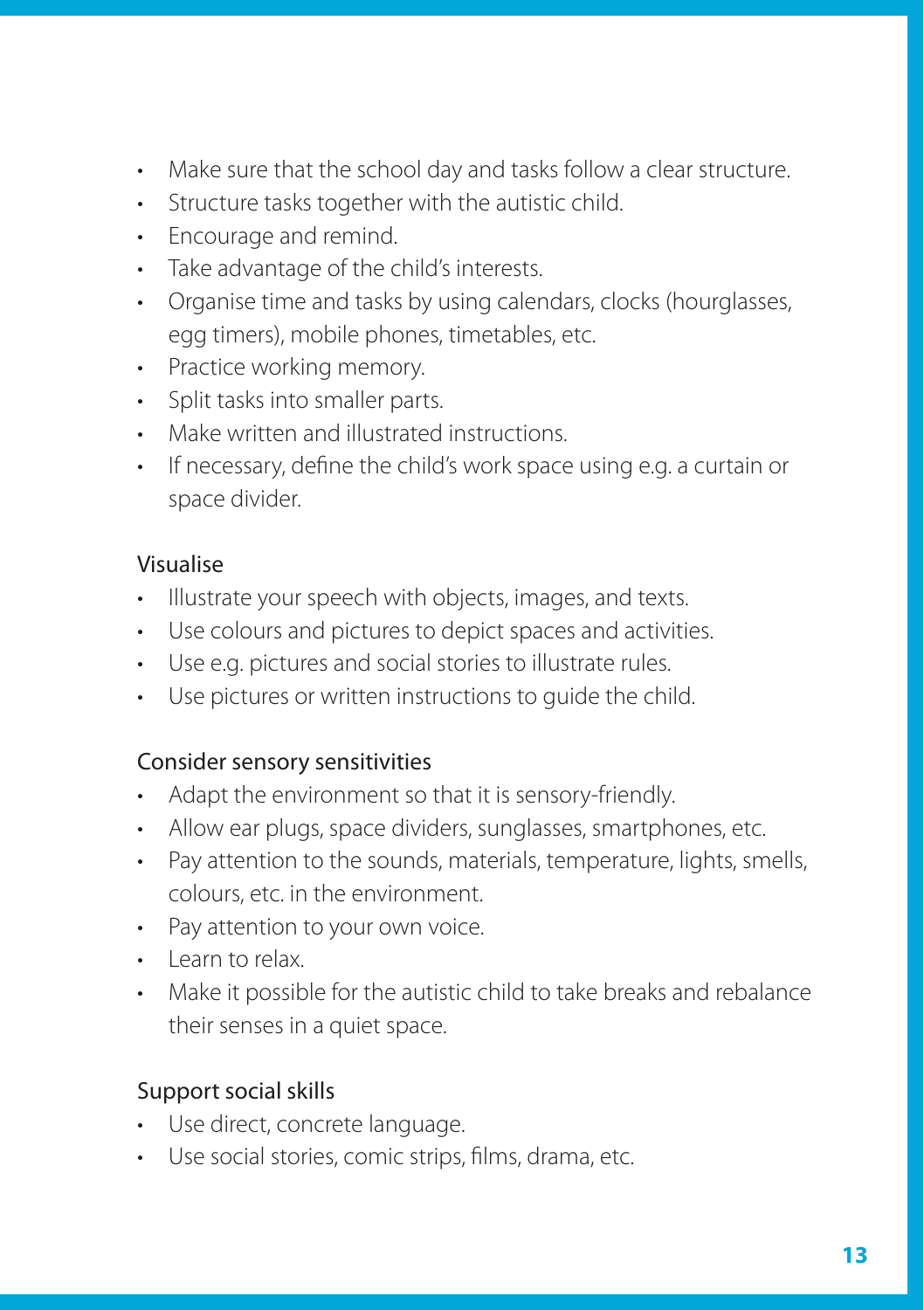- Practice emotional skills with the child.
- Make shared agreements and compromises.
- Notice the child's strengths.
- Encourage him or her to ask for help. Agree on a sign that he or she can use to ask for help, if necessary.
- Pay particular attention to the child during breaks and in other unstructured situations. Encourage him or her to engage in interesting activities and create friendships.

# Other tips

- "Learning by doing", show how to do things.
- Encourage and motivate him or her.
- Give honest, "correct" feedback.
- Teach responsibility and give the child responsibility tasks.

The daily life skills we learn at school follow us into adulthood.

# **COOPERATION**

A child on the autism spectrum has various needs relating to gro. wth and development. He or she may need daily support relating to care, education, teaching and rehabilitation. Usually a plan is drawn up which can contain all forms of support. If a child has an autism spectrum disorder diagnosis, it is very likely that she or he is receiving rehabilitation, such as speech or behavioural therapy, and sometimes other forms of therapy, too. Rehabilitation ap. pointments can vary greatly, so the majority of rehabilitation and learning new things takes place in daily life in school and at home, outside of rehabilitation itself.

Good cooperation is open and respects the child and their family. The family's expertise is of primary importance. They probably have the best knowledge of the special characteristics of their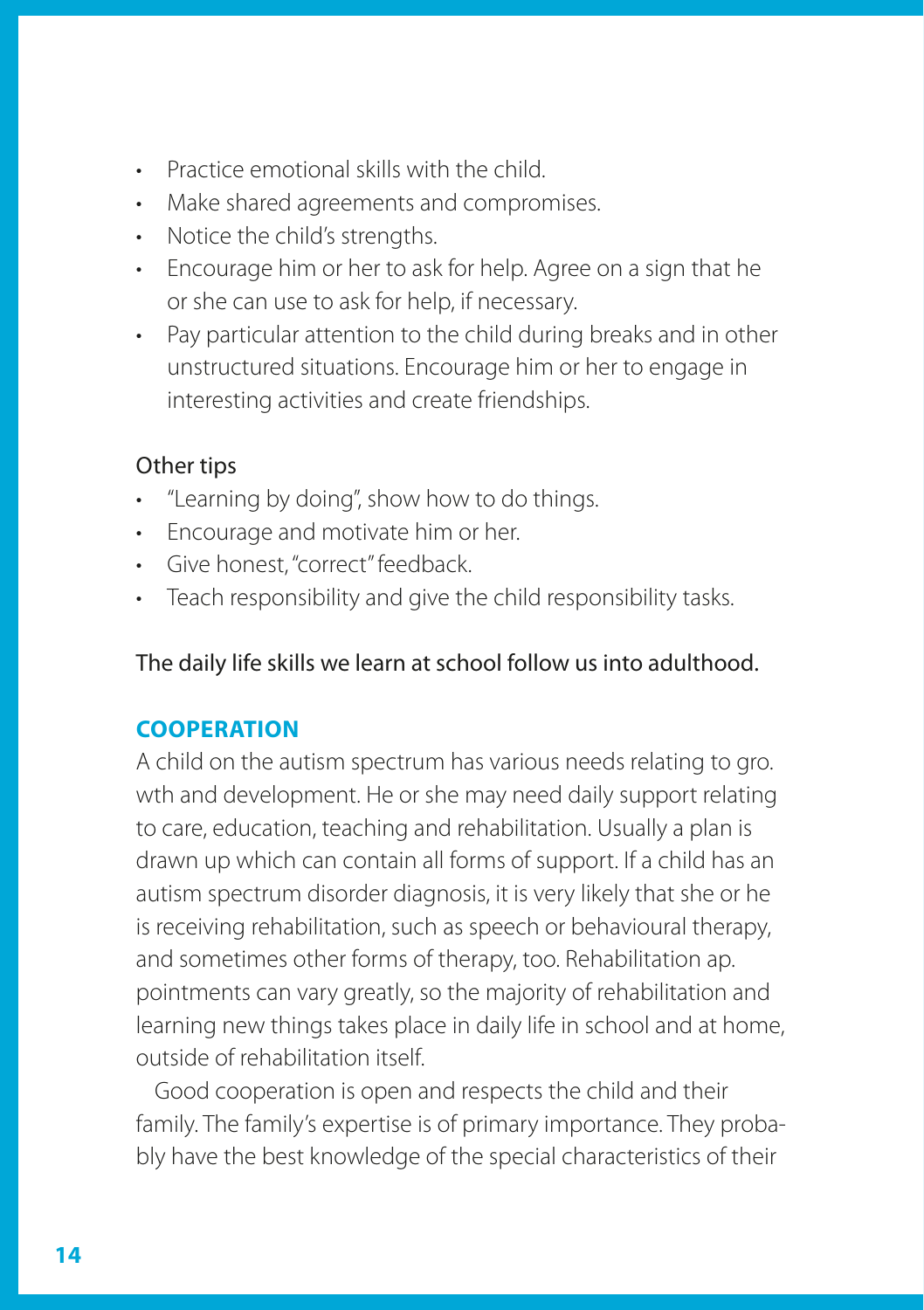child, and for example, what things have achieved the most pro. gress. Cooperation with different parties (family, school, hobbies, therapists) is important to ensure the best support for the child.

#### **HELPFUL LINKS (IN FINNISH)**

Senses **Sensory processing guide: www.tampere.fi/liitteet/n/5nmDdsiHG/AISTI.pdf**

**Space accessibility checklist (in Finnish): www.autismiliitto.fi/esteettomyyskartoitus**

Communication and interaction



**Pictures and instructions : www.papunet.net/materiaalia/ www.tampere.fi/sosiaali-ja-terveyspalvelut/lapsiperheiden-palvelut/ nepsy/selviytymiskeinot/kuvat.html#saanto-jaohjekuvat**

**Practicing emotional skills: www.oph.fi/fi/oppimateriaali/tunteesta-tunteeseen**

**Social stories and comic strip conversation (in Finnish): www.voppi.fi/autismin-kirjo/tyovalineita-asperger-henkiloidenopetukseen-ja-kuntoutukseen/valineita-tunnetaitojen-ja-sosiaalistentaitojen-tukemiseen/video-sosiaaliset-kuvatarinat-ja-sarjakuvitettukeskustelu/**

Challenging behaviour **The Haaste -model (Model for preventing and reducing challenging behaviour) www.autismiliitto.fi/haastemanuaali**